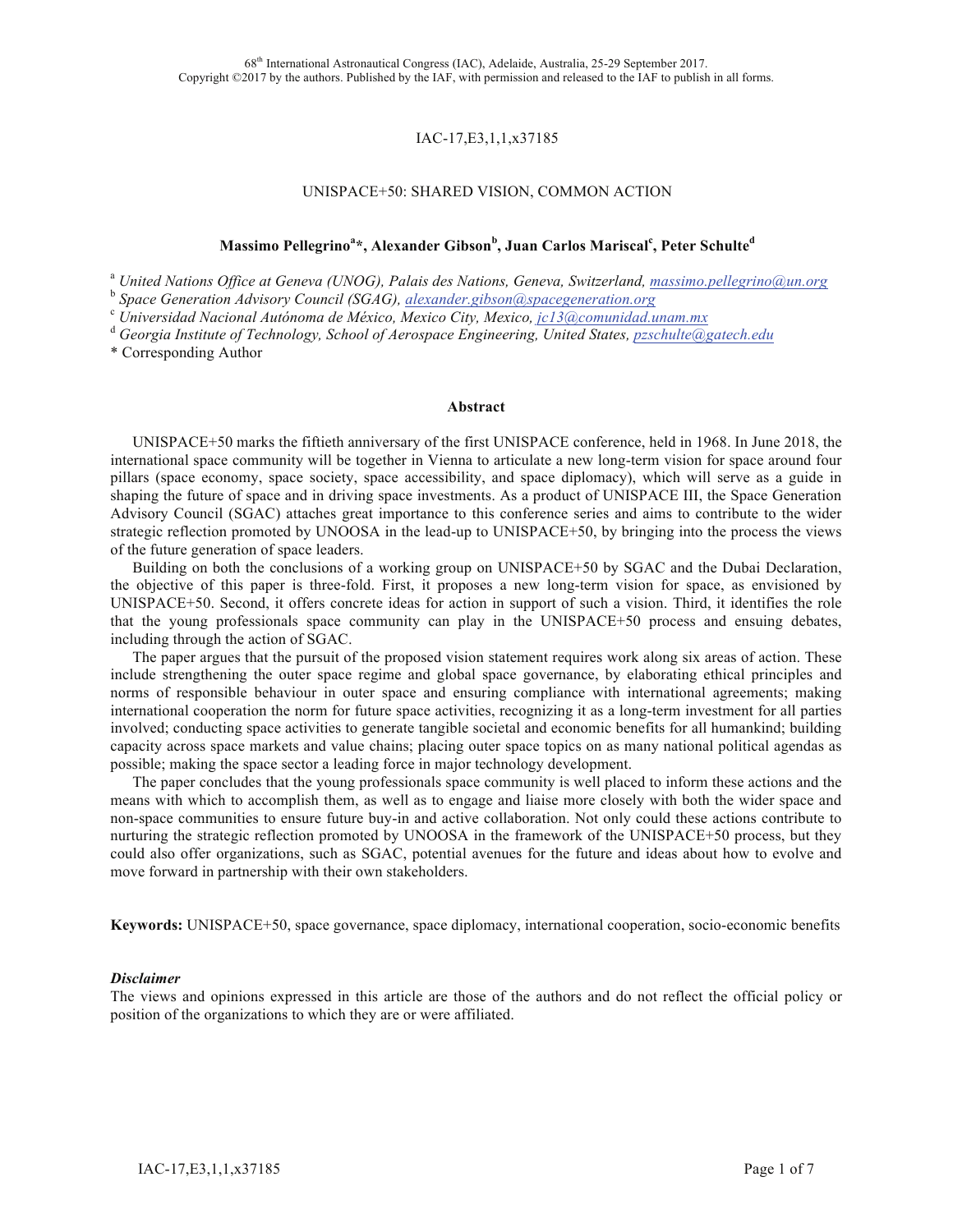## **1. Introduction**

Over the last 60 years, space activities have increased both in number and importance. In contrast to the Cold War era, today's space environment involves a growing number of actors across the sector, including governments and space agencies, international and intergovernmental organisations, universities and NGOs, and corporations and start-ups. More than 1,500 operational satellites, owned and/or operated by around 80 countries and commercial entities, provide a wealth of services and benefits for billions of people on Earth [1]. Private actors are becoming a major driver in the global space economy, estimated to amount up to 330 billion US Dollars, the outlook of which is expected to increase further due to the development of megaconstellations for global internet broadband service and low-cost launch capabilities [2]. All this has contributed to making outer space increasingly congested, contested and competitive [3]. It is a limited resource that needs to be protected through a shared vision and a common action. In this context, the United Nations has organised a global conference on the exploration and peaceful uses of outer space - the UNISPACE+50 which will be held in Vienna in June 2018.

#### **2. UNISPACE+50**

UNISPACE+50 is the fourth conference of the UNISPACE conference series and will mark the fiftieth anniversary of the first conference. Taking stock of the accomplishments of, and lessons learned from, the three previous conferences (UNISPACE I in 1968, UNISPACE II in 1982, and UNISPACE III in 1999), UNISPACE+50 aims to articulate a new long-term vision for space around four main pillars (see Figure 1), investigating challenges and responses to global space governance. The conference, along with the wider strategic reflection that it brings, is also expected to become a milestone for the long-term development of the United Nations Committee on the Peaceful Uses of Outer Space (UN COPUOS) (including its subsidiary bodies and secretariat) and related stakeholders, and offers a unique opportunity to strengthen unified efforts in shaping the future of space<sup>1</sup>.

The UNISPACE+50 process can be summarised as shown in Figure 1. The 2030 UN agenda for sustainable development  $2$  – consisting of 17 sustainable development goals (SDGs) and 169 related targets, and aimed at stimulating action over the next 15 years in five critical areas (people, planet, prosperity, peace, and partnership) – infuses the five cross-cutting areas, on which the seven thematic priorities are based<sup>3</sup>. These thematic priorities will enable UNISPACE+50 to take actions and produce concrete deliverables under the four pillars for socio-economic sustainable development which, in turn, are expected to foster and facilitate the implementation of the 2030 UN agenda for sustainable development.



Figure 1. The UNISPACE+50 Process (source: Di Pippo et al. – Presentation by UNOOSA of the paper IAC-16,E3,4,1,x34407 [4]).

As a result of UNISPACE III, the Space Generation Advisory Council (SGAC) attributes heightened importance to this conference series and is expected to play an important role in nurturing the dialogue pertaining to UNISPACE+50 and the wider strategic review promoted by UNOOSA. Over the past 17 years, SGAC has continually contributed to COPUOS, and has recently seen its recommendations quoted by a number of delegations. In this light, SGAC continues to achieve its goal, set out at UNISPACE III, to share the views of the future generation of space leaders, focusing on their long-term visions for space and the tools with which to act.

#### **3. Scope**

Against this backdrop, the aim of this paper is threefold:

- First, it proposes a new long-term vision for space in a manner consistent with the UNISPACE+50 principles;
- Second, it offers concrete ideas for action in support of such a vision;
- Third, it identifies the role that the young professionals space community can play in the UNISPACE+50 process and ensuing debates, including through the action of SGAC.

<sup>3</sup> For more detailed information on the seven thematic priorities, see A/AC.105/2016/CRP.3

<sup>&</sup>lt;sup>1</sup> For more information on UNISPACE+50, see http://www.unoosa.org/oosa/en/ourwork/unispaceplus50<br>/index.html and the documents therein.

 $^{2}$  For additional information on the 2030 UN agenda for sustainable development and the SDGs, see https://sustainabledevelopment.un.org/post2015/transfor mingourworld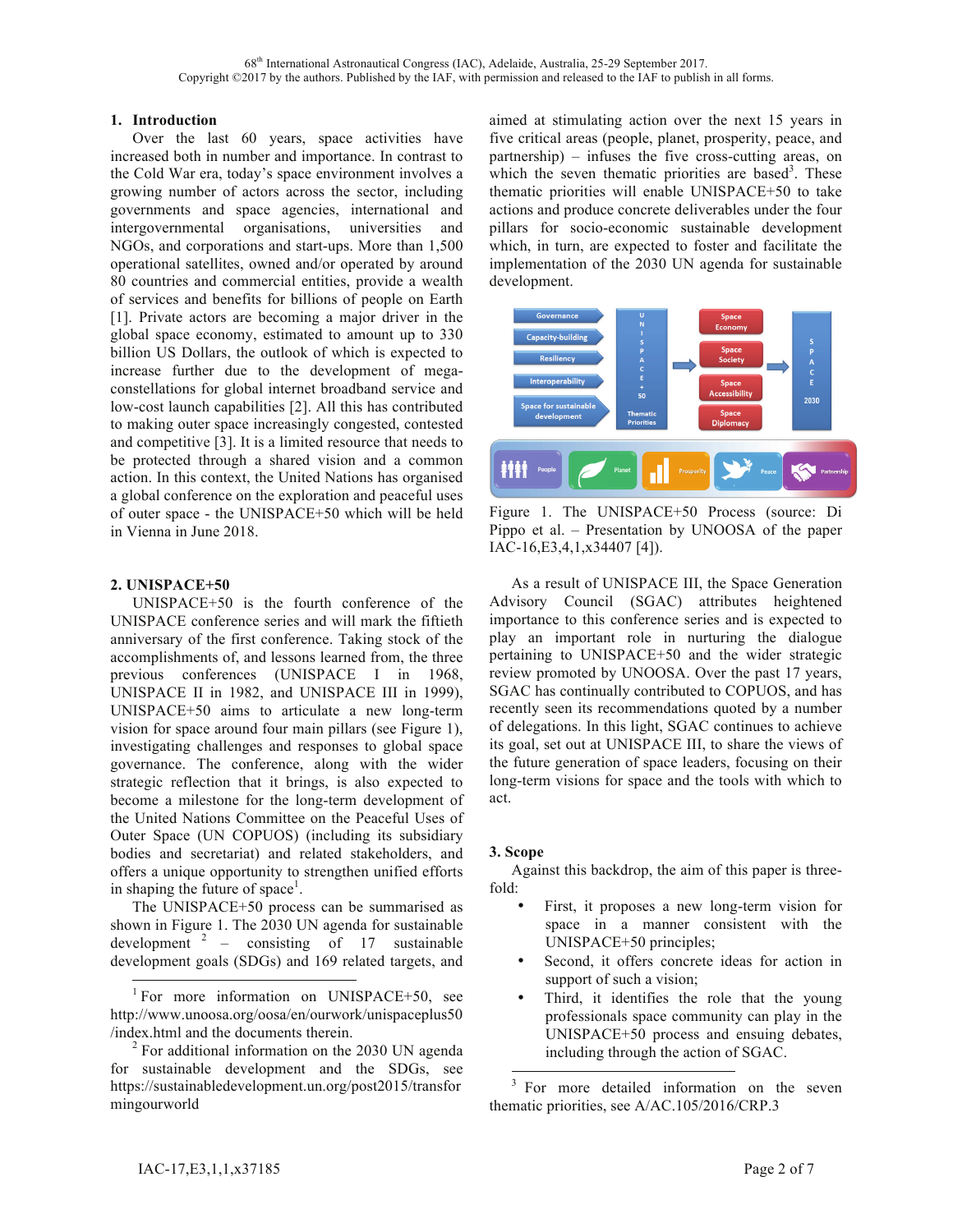#### **4. Methodology**

Building on both the conclusions of a working group on UNISPACE+50 by SGAC and the Dubai Declaration<sup>4</sup>, a unified vision for the exploration and uses of outer space was created. From there, six objectives were derived in order to be able to reach such a vision, and a number of concrete ideas for actions were offered to enable the completion of the objectives.

# **5. Vision**

UNISPACE+50 brings together a broad range of stakeholders, often with divergent priorities. However, all of these actors know that they can pursue collective goals through a shared vision and common action. In the light of potential evolutions and future scenarios regarding the exploration and uses of outer space – such as the growing number and internationalisation of space actors, greater competition and involvement of private actors, growing accessibility to space, increasing congestion of earth orbits and saturation of the radiofrequency spectrum, cyber-attacks to space systems, inorbit servicing, asteroid mining, and big data – the proposed vision for the future of space is:

*'To ensure the ethical, sustainable, and peaceful access to – and use and exploitation of – terrestrial and outer space environments for generating tangible societal benefits, in a manner that is consistent with the international legal framework and that enhances international cooperation'.*

## **6. Goals**

In order to reach such a long-term vision for space, six objectives have been identified and a number of actions in support of these have been proposed. Not only could these actions contribute to nurturing the strategic reflection promoted by UNOOSA in the framework of the UNISPACE+50 process, but they could also offer young professionals space organizations, such as SGAC, potential avenues for the future and ideas about how to evolve in partnership with its stakeholder.

# *6.1 Strengthening the outer space regime*

With the number of actors interested in space capabilities growing, outer space risks being exposed to additional strategic competition, with concerns ranging from the proliferation of space debris and increased crowding of Earth orbits, to the management of orbital resources and radio-frequency spectrum, to the weaponisation of outer space and other deliberate threats to space systems [5]. The attempts being made to introduce further measures to complement the outer space regime show that the existing legal regime applicable to outer space needs to be consolidated and reinforced<sup>5</sup>. New architectures and approaches that go beyond those envisioned even a few years ago would therefore be welcome. Given the lack of shared values among space actors with respect to the secure and sustainable access to and use of space, working toward shared interests and goals could form the basis for future consensus [6].

# *6.1.1 Defining ethical principles and norms of responsible behaviour in outer space activities*

The international space community has long pursued efforts to preserve access to and use of outer space for the benefit of mankind. This includes multilateral initiatives to improve global space governance, both in terms of mechanisms for international cooperation and instruments for regulating space activities.

One option for moving forward in this domain is to create an inclusive process aimed at identifying and defining widely agreed-upon ethical principles and norms of responsible behaviour in outer space to which states voluntarily commit themselves. There will be great value if such a process takes place under the UN umbrella, notably in the framework of UNCOPUOS the main multilateral forum for the development of space regulations.

As a COPUOS permanent observer, SGAC is willing to stimulate and be an active part of this process, and is open to provide inputs that can help foster the development of these ethical principles and norms for responsible space behaviour. This work can best be pursued if complemented by a specific SGAC project group focused on investigating such principles and carried out in cooperation with other COPUOS delegations and observers interested in the matter upfront. Effectiveness in pushing forward this agenda can also be enhanced if the United Nations General Assembly (UNGA) either starts working on a resolution for principles and norms of responsible behaviour in outer space [6] or reintroduces the most innovative provisions of the draft International Code of Conduct for Outer Space Activities as part of an open-ended negotiation $^{6}$  [1].

http://www.unoosa.org/documents/pdf/hlf/1st\_hlf Dubai/Dubai\_Declaration.pdf

 $5$  For an official expression of this assessment, see point 2 of the widely-supported UN General Assembly resolution (A/RES/71/31) on the Prevention of an Arms Race in Outer Space (PAROS) http://www.un.org/en/ga/search/view\_doc.asp?symbol=  $A/RES/71/31$ .<br><sup>6</sup> See also the remarks by Paul Meyer before 2017

UNIDIR Space Security Conference, 'Celebrating the Outer Space Treaty: 50 Years of Space Governance and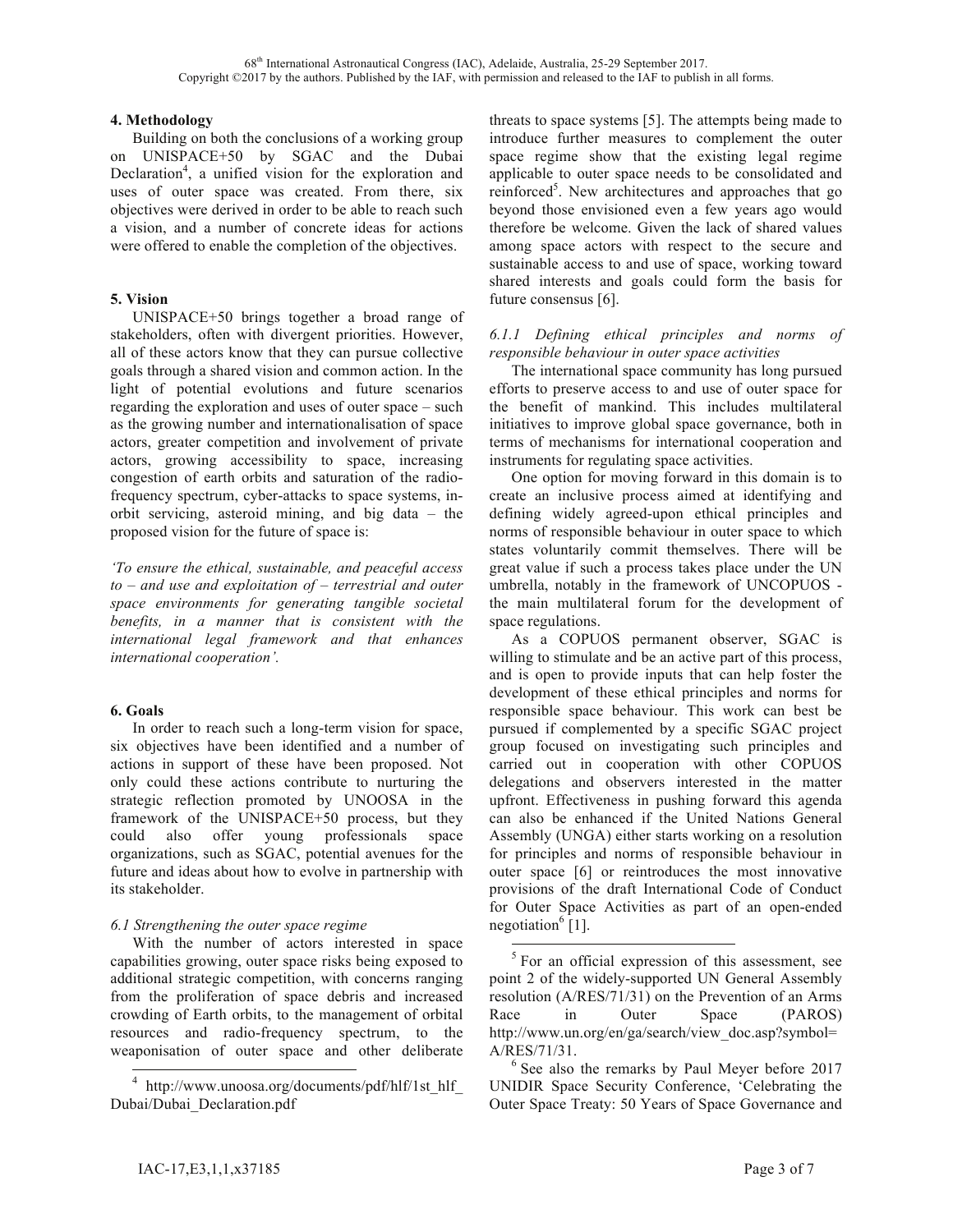# *6.1.2 Improving multilateral cooperation and ensuring compliance with international agreements*

While global space governance will not be easily rationalised into any common model soon, the work of the UNGA (notably the Group of Governmental Experts on Transparency and Confidence-Building Measures in Outer Space Activities) and of the COPUOS (notably the Working Group on the Long-Term Sustainability of Outer Space Activities) shows that some progress can still be made even in the presence of clashing priorities. It is thus of utmost importance to continue work on and push forward existing initiatives, as well as ensure compliance with those proposals for which diplomatic support has been already expressed. While it still appears premature, a review of how principles and recommendations of major diplomatic initiatives have been or are being applied can help ensure compliance and set the path for others to follow [6].

SGAC is willing to support and be involved in any of these potential reviews, especially if this exercise is conducted under the UN umbrella. Where compliance with international agreement is slowed by national laws, SGAC can play a crucial role in raising awareness of the benefits that the development of mechanisms of national law would have in fostering voluntary measures for enhancing confidence and preventing mistrust amongst space actors. SGAC national and regional points of contact, with the support of the Executive Office, can organise activities to sensitise policy makers and legislators. Additional efforts from the UN, including the development of reports on the implementation of recommendations and guidelines from already existing initiatives, would facilitate compliance with international agreements and strengthen the outer space regime<sup>7</sup> [6].

## *6.1.3 Engaging in multiple multilateral forums*

No single venue addresses all aspects pertaining to the exploration and uses of space. While the UN is the main forum for discussing these issues, talks take place in multiple UN bodies. These include the UN General Assembly, particularly its First Committee and Fourth Committee, as well as the Conference on Disarmament (CD), the UN Committee on the Peaceful Uses of Outer

-Stability' (UNIDIR, Secure World Foundation, The Simons Foundation Canada), Geneva, 20–21 April 2017, http://www.unidir.ch/files/conferences/pdfs/theouter-space-treaty-and-the-future-of-space-security-

diplomacy-en-1-1246.pdf<br><sup>7</sup> The work of UNOOSA and the Office for Disarmament Affairs (UNODA) on the implementation of outer space TCBMs can be seen as a first positive step in this direction. For more information, see A/AC.105/1116 (http://undocs.org/en/A/AC.105/1116) and A/72/65 (http://undocs.org/A/72/65).

Space (COPUOS), and the International Telecommunication Union (ITU). Each of these has its own governance arrangements, memberships and rationale, highlighting the opportunities that can be created with active engagement in all of them.

Where allowed by law and regulations, SGAC can undertake a reflection on the possibility of joining all of these forums as an observer (or any appropriate status depending on the specific forum) and submit a formal request when the conditions permit.

# *6.1.4 Enhancing bilateral cooperation*

Effectiveness in strengthening the outer space regime can be enhanced via bilateral cooperation. There will be great value in establishing appropriate relations with like-minded partners, especially within the framework of the UN. In shaping this bilateral cooperation, it makes more sense to build on existing initiatives and prioritise action with long-standing partners. Within the COPUOS, for example, a number of delegations and observers (e.g. SWF, IAA, IISL,  $IAASS<sup>8</sup>$  are pursuing efforts to ensure the long-term sustainable use of outer space. In particular, SWF is currently developing a Handbook for New Actors in Space, the aim of which is to provide them with a broad overview of the fundamental principles, laws, norms, and best practices for peaceful, safe, and responsible activities in space<sup>9</sup>.

SGAC can engage and liaise more closely with such delegations and help spread their initiatives through its internal and external networks. This can be done, among other things, by developing appropriate project and/or working groups to provide analysis on specific topics of interest.

## *6.1.5 Linking global space governance with the 2030 agenda for sustainable development*

Space activities of any kind leave footprints on the ground, which render the outer space and terrestrial environments deeply intertwined. Both environments need to be protected and preserved, and this should not come at the cost of the other's sustainability. In light of lowering the environmental impact of outer space activities on Earth, additional sustainable development practices are needed. The UNISPACE+50 strategic reflection, of which the 2030 agenda for sustainable development is one of the main inputs, offers the right opportunity to address this issue at the intergovernmental level.

Secure World Foundation (SWF), International Academy of Astronautics (IAA), International Institute of Space Law (IISL), International Association for the Advancement of Space Safety (IAASS).<br><sup>9</sup> See https://swfound.org/handbook/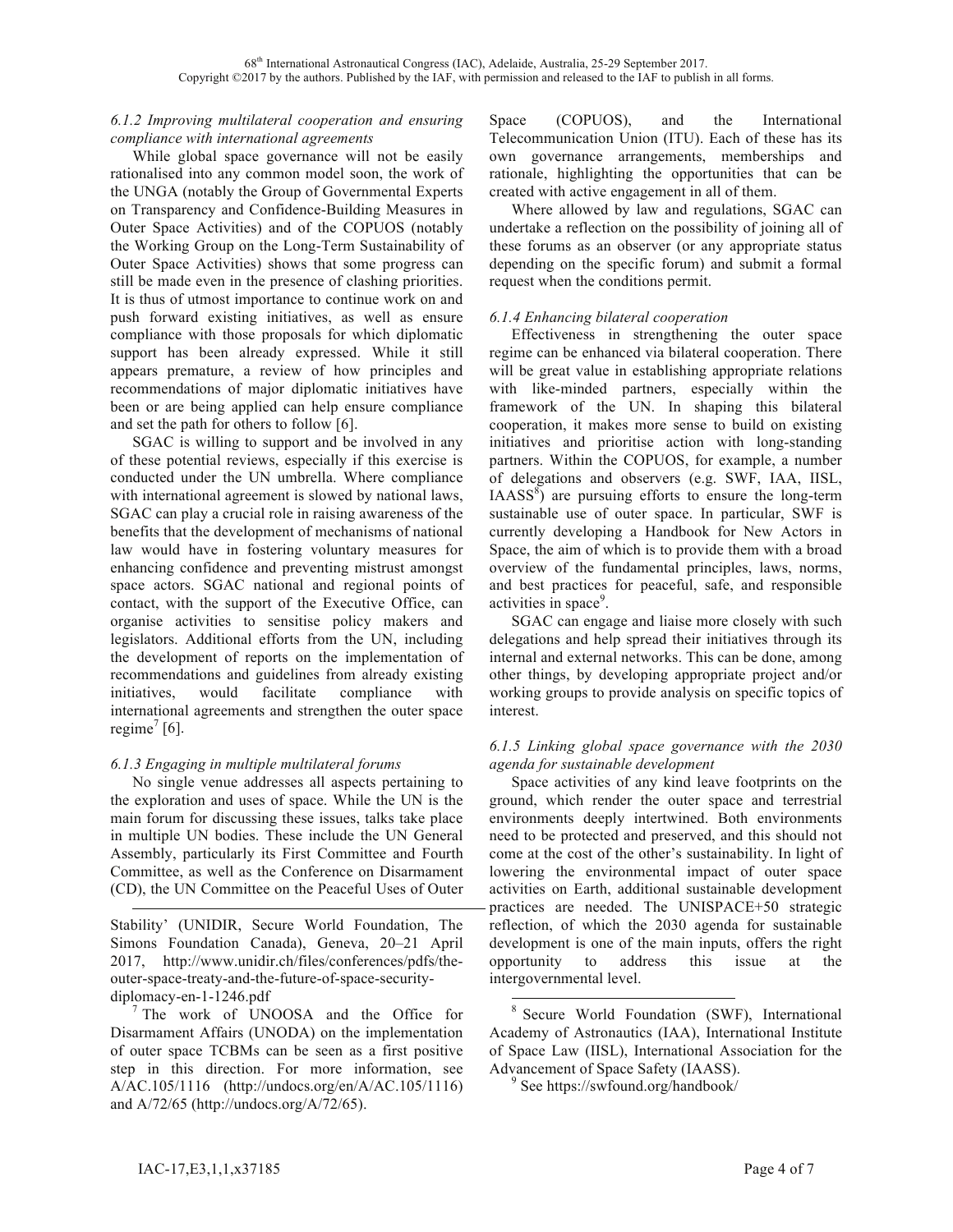One idea for moving forward in this area is to include the UN sustainable development agenda, with particular regard to the topic of terrestrial sustainable development, as a new agenda item of COPUOS in 2018. The aim of this new agenda item will be to motivate space actors to display a high degree of care in conducting terrestrial space-related activities.

While the formal submission of a proposal for a new agenda item is up to UN member states' delegations in COPUOS, SGAC can advocate for the creation of such an agenda item, either by partnering with other delegations sharing the same concern or by means of a technical presentation on the topic in next COPUOS sessions. This can be complemented by an ad-hoc study on the environmental benefits that this new approach brings. ESA, for example, would be a suitable partner to engage, as it is pursuing the Clean Space initiative<sup>10</sup>, for which additional synergies would be welcome.

## *6.1.6 Shaping data policy for ethical uses of space data*

While the proliferation of commercial space actors will contribute to lowering the price of space-related products and data, not all communities will have the resources necessary to benefit from them. Satellite data obtained from governmental programmes can thus be made freely accessible to support the pursuit of the sustainable development goals, notably in the fields of education, global health or emergency response.

SGAC can act as a bridge between the relevant user communities and those governmental agencies providing data. In addition to this, through its working groups, SGAC can undertake further studies to identify potential data policy sharing models and mechanisms for sustainable development and ethical uses, especially if this matters to a number of COPUOS delegations and other observers.

#### *6.2 Making international cooperation the norm for future space activities, recognising it as a long-term investment for all parties involved*

There will be great value if space activities, including the creation of the necessary knowledge and expertise, are accomplished via international cooperation, with the inclusion and consultation of the largest number of stakeholders.

Fostering and promoting the inclusion of developing countries and aspiring space-faring nations in space projects and programmes, within the limit of their own capabilities, can be an avenue for maximising benefits for all parties involved. To win support from established space actors in including those with limited capabilities, international cooperation in space needs to be approached as a long-term investment. While this may

not provide immediate returns (except for a costeffective workforce), it can help build trust and confidence amongst space actors and ensure support from newcomers for other initiatives, not necessarily in the field of space. This approach will also ensure that international cooperation is not seen from new space actors as a one-way provision for space products and services.

Establishing effective international cooperation also requires diversity, both in terms of nationality and type of the players involved. In order to realise this goal, SGAC can advocate for greater inclusion and diversity of actors while making statements on the occasion of COPUOS sessions. In addition to this, in order to act as a model and set the path for others to follow, SGAC can further promote and organise activities in aspiring space nations, ensure diversity in each project it undertakes (for example, by guaranteeing at least one representative per geographic region), and seek additional support from these regions by acting as a bridge between their own space-related entities and personnel eager to be engaged in SGAC activities.

*6.3 Making space activities a significant source of socio-economic benefits for all humankind and informing the general public of the ensuing opportunities*

Although modern societies are heavily reliant on space systems, the vast majority of people are still not aware of how, and to what extent, outer space impacts our daily lives.

Public outreach will prove beneficial to raise awareness amongst governmental and commercial actors, and the general public alike, of the benefits and opportunities that space brings. Effectiveness in pushing forward a public outreach agenda and enriching the space community can be enhanced when a clear vision and appropriate synergies have been identified, including through cross-sectoral collaboration.

Besides the numerous workshops and congresses that SGAC already organises to inspire young generations, it will be important if SGAC can also organise local events to specifically sensitise national governments and related agencies about the socioeconomic benefits of space activities. This will also contribute to expanding SGAC's presence in countries having little to no space tradition.

There will also be great value if SGAC could address and liaise with non-space organisations, such as associations of industries active in those domains where the use of space products and data is envisaged. This cross-sectoral cooperation can take the format of either dedicated joint workshops aimed at informing these communities of the benefits offered by the use of space services and applications in their own industrial sector, or more structured cooperation that foresees SGAC's

 <sup>10</sup> http://www.esa.int/Our\_Activities/Space\_Engineer ing\_Technology/Clean\_Space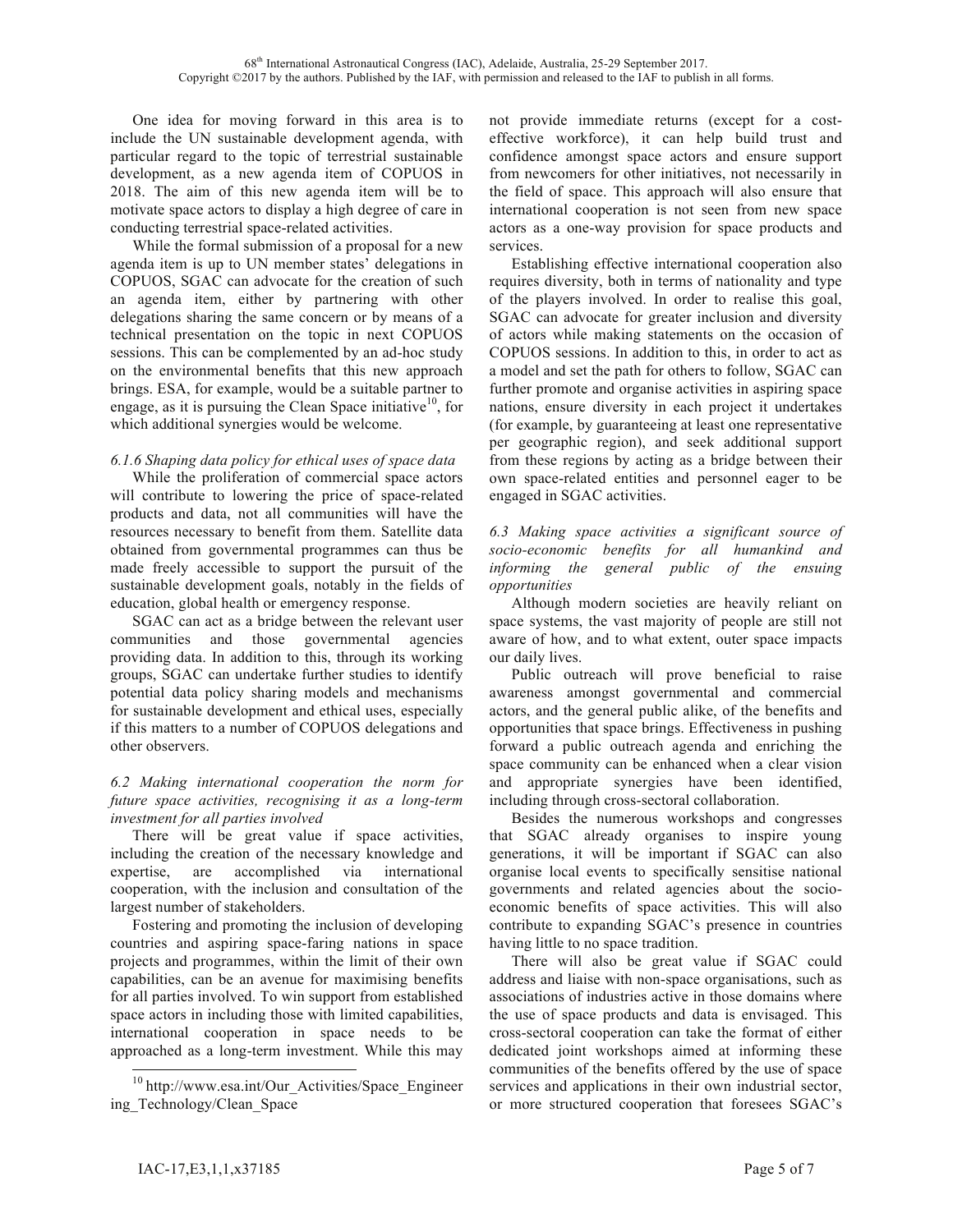involvement in support of specific projects, including public outreach campaigns. SGAC could also respond, on its own or as a member of a consortium, to public or private calls for the development of communication plans pertaining to the use of space services and applications, such as those advertised in the European R&D programmes (e.g. Horizon  $2020$ )<sup>11</sup>.

Public outreach and diversification of the space community will prove more beneficial (and credible) if national governments increase transparency of budget allocation and provide the public with efficient access to databases and educational tools that facilitate involvement in space endeavours.

Finally, it is necessary that nations actively promote and support the development of space activities, with a special focus on domains where socio-economic benefits are higher. This can best be pursued if returns on space investments are appropriately communicated and quantified by means of independent impact assessments and socio-economic studies. Not only do these analyses need to include earth observation, navigation, and telecommunications, but also domains which have not been traditionally taken into consideration, such as launchers, human spaceflights, and space exploration.

## *6.4 Encouraging capability development and capacity building, and placing space topics on national political agendas*

Building capacity across space markets and placing space on national political agendas can best be pursued if policy makers and legislators are properly informed of the benefits resulting from space investments.

In order to facilitate this goal, SGAC can act as a force to raise awareness amongst governmental actors of the benefits that space investments have on both the society and economy. Within the US there are events such as 'take the Hill', where students and young professionals can meet with politicians who work on 'The Hill' (for or with the federal government) to advocate for the advancement of space on their agendas. SGAC can play a role in spreading this kind of action to other countries, along with lessons learned on the most effective ways to market and sell space as a positive political action item.

Another option to move forward in this area is to increase knowledge-sharing of space technology and policy between different nations at all levels of experience. This includes linking spacefaring nations with those that aspire to become established space actors, and newcomers into space to one another. This capacity-building approach will have two major benefits. First, the experienced nations will be able to set the developing ones up for success by advising on

topics such as the development of a national space policy. This will prevent the less experienced actors from having to re-learn lessons which have already been understood on the global scale and also prevent reinventing the wheel. Second, by linking aspiring spacefaring nations to one another, for example by providing them an appropriate network or forum for discussion, they will be able to collaborate among themselves and with the main international actors on major projects which may be unfeasible or impractical for them to conduct alone, but by working together, and gaining advice from experienced nations, they will have a far higher likelihood of success. The UNCOPUOS is a suitable platform for facilitating such exchanges and making the debate large enough to increase likelihood of success.

SGAC can facilitate these goals through both encouraging the sharing of best practices by highlighting the benefits it brings and conducting space capacity building activities on its own. These may include fostering collaborations across nations, sectors and disciplines, providing opportunities to participate in a variety of missions, multiplying student opportunities and encouraging nations (and the UN) to do the same, including through competitions, internships and scholarships for higher education, and of course, building upon the current SGAC project groups. Throughout all of this, an increased awareness of space will be developed throughout the nations to the point where it will be necessary for them to become a main part of the political agenda.

## *6.5 Advancing the space sector so as to be a leading force in major technology development*

It is beyond reasonable doubt that military research and expenditures have traditionally led advances in technology development. At the same time, it is indisputable that modern societies have largely benefited from the exploration and use of outer space. For example, today the United States' space and technological leadership still benefits from the efforts made 50 years ago in the field of manned space missions.

In order to raise awareness of the existing links between advancements in the space sector and technology development, and to make space a leading force in major technology development, work can be done around three main pillars.

Firstly, the establishment of multidisciplinary bodies to pursue technology transfer and develop spin-off technologies will prove to be beneficial. This can be performed at both the national and international level. At the international level, Centres of Excellence (perhaps modelled on the existing NATO centres) may be created to generate space knowledge that will be shared with other nations afterwards. This will allow a

<sup>&</sup>lt;sup>11</sup> See https://ec.europa.eu/programmes/horizon2020/